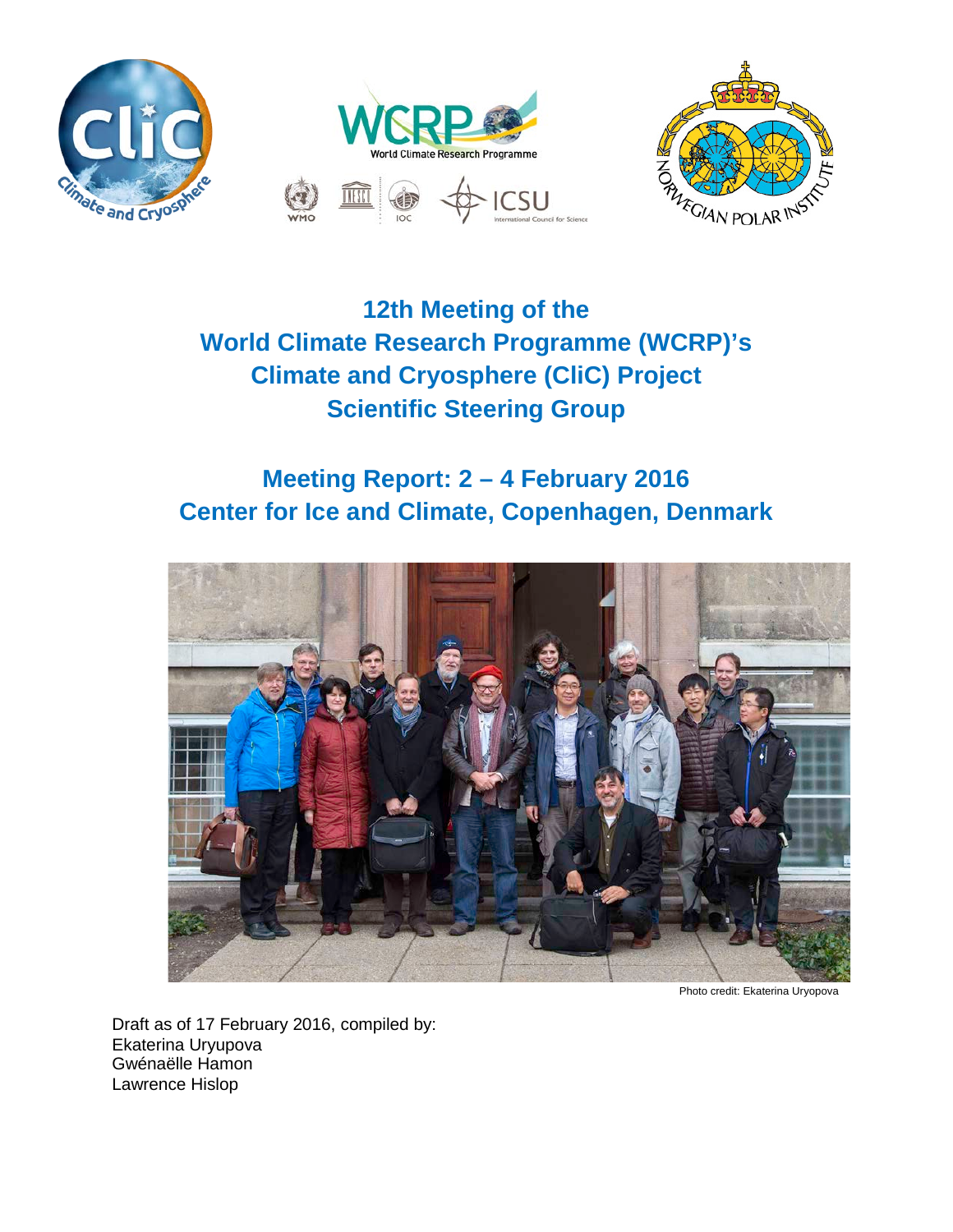## **Introduction**

The Scientific Steering Group of the World Climate Research Programme (WCRP)'s Climate and Cryosphere (CliC) Project met for its  $12<sup>th</sup>$  session from February 2 to 4, 2016. The meeting was hosted at the Center for Ice and Climate (CIC) of the University of Copenhagen, coorganized by the CliC International Project Office (IPO) and CIC, and co-sponsored by WCRP, CliC IPO, Norwegian Polar Institute (NPI), and CIC.

Thirty-seven participants from seventeen different countries attended the meeting (twenty-nine in person; eight remotely). The meeting was chaired by CliC Co-Chairs Gerhard Krinner and Greg Flato. WCRP Director Dave Carlson and CliC SSG member Dorthe Dahl-Jensen (host) welcomed the participants. WCRP Joint Planning Staff Liaison Mike Sparrow and new CliC Director Lawrence Hislop were introduced to the CliC community.

## **Summary of Presentations, Discussions, and Action items**

## **Day 1, Feb 2nd**

### **1. Interactions between Cryospheric Elements**

Rob Massom, CliC SSG member from Australian Antarctic Division, presented an update on the targeted activity on Interactions Between Cryosphere Elements which raises awareness and better understanding of linkages between different elements of the high-latitude Cryosphere.

Actions and follow-up:

- Need to strengthen engagement with related modelling activities.
- There is identified linkage and potential overlap with MISOMIP (formerly WAGOM (West Antarctica Glacier-Ocean Modeling), Southern Ocean Region Panel (SORP), and West Antarctic Ice Sheet (WAIS) activities.
- Strengthen ECS involvement.
- Request **CliC IPO to build a section on the CliC website to promote this activity**.
- Interest to create a sub-network of young scientists interested in this topic within CliC/APECS.
- **CliC IPO to follow up and report back no later than next SSG.**

### **2. Antarctic Sea Ice Processes & Climate (ASPeCt)**

Marilyn Raphael from University of California gave an update on the SCAR/CliC Antarctic Sea Ice Processes & Climate (ASPeCt) which aims to improve the understanding of Antarctic sea ice through field programs, remote sensing, and modeling, and coordination of in situ sea ice observations.

- Explore possible connection with Global Cryosphere Watch (GCW).
- Explore possible connection with the International Ice Charting Working Group (IICWG).
- **M. Raphael to follow up and report back no later than next SSG.**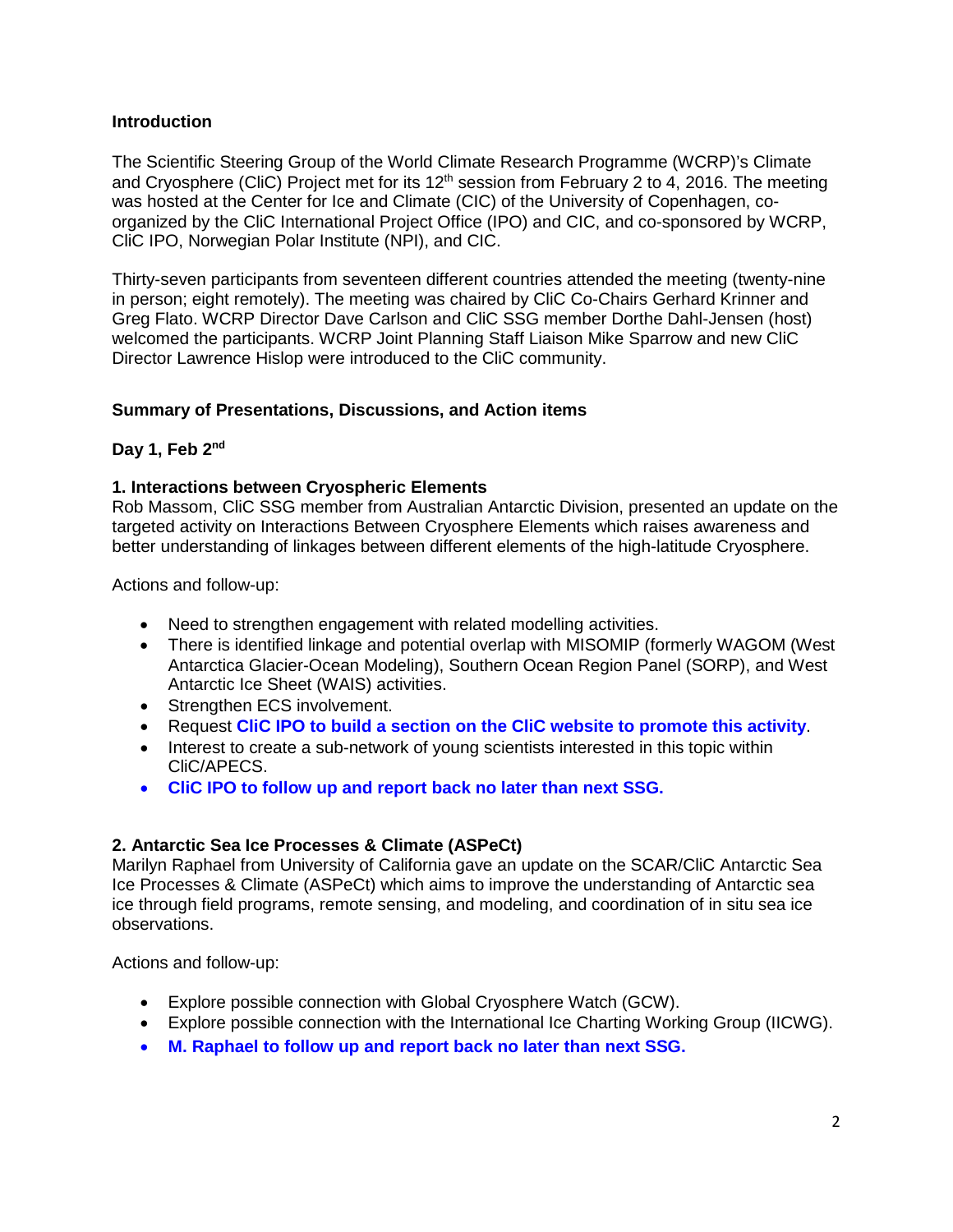# **3. Sea Ice & Climate Modeling Forum**

Dirk Notz from the Max Planck Institute for Meteorology (Germany) provided an update on the understanding of climate models, combining insights from models and observations via identification of key processes.

Actions and follow-up:

- Strengthen ties with other WCRP ocean, atmosphere, and land activities.
- There is strong interest to hold a workshop bringing together different projects that are working on air-sea-ice interactions.
- **D. Notz and A. Jahn to follow up and report back no later than next SSG.**

### **4. CliC-SOLAS Sea Ice Biogeochemistry Forum (BEPSII)**

Martin Vancoppenolle gave an overview of the CliC-SOLAS Sea Ice Biogeochemistry Forum, follow up to BEPSII (SCOR Working Group), which aims at collecting data on marine ecosystems and identifying the feedbacks between biogeochemical and physical processes at the ocean-ice-snow-atmosphere interfaces and within the sea-ice.

Actions and follow-up:

- This is a newly approved CliC Forum.
- Important to make clear connections with the Biogeochemistry Grand Challenge. **M. Vancoppenolle to talk to the lead of the Biogeochemistry Grand Challenge about this connection.**
- Need to clarify the roles of SOLAS vs. CliC. **G Krinner to follow up on this.**
- Activity leads should develop an initial 5-year work plan that includes some specific deliverables.
- **M. Vancoppenolle to provide draft work plan to CliC IPO and SSG co-chairs by Fall 2016.**

### **5. Permafrost Carbon Network (PCN):**

Kazuyuki Saito from the Japan Agency for Marine-Earth Science and Technology (JAMSTEC) presented the Permafrost Modelling Forum which is a joint activity of the Permafrost Carbon Network and CliC. The forum will help improve the modeling of permafrost and carbon dynamics in the northern permafrost region.

- It was noted that this is an important part of the Melting Ice & Global Consequences Grand Challenge, and that it should be strengthened in the draft work plan.
- The link between the PCN and involvement of CliC in GlobPermafrost needs to be clarified.
- The link to the new Grand Challenge on Biogeochemistry also has to be clarified.
- **G. Flato, G. Krinner and K. Saito to follow up and report back on initial progress after the WCRP JSC meeting in April.**
- **K. Saito and G. Krinner to check whether a coordinated offline permafrost carbon feedback analysis using CMIP6 output, ahead of AR6, could be a worthwhile activity for the modeling forum.**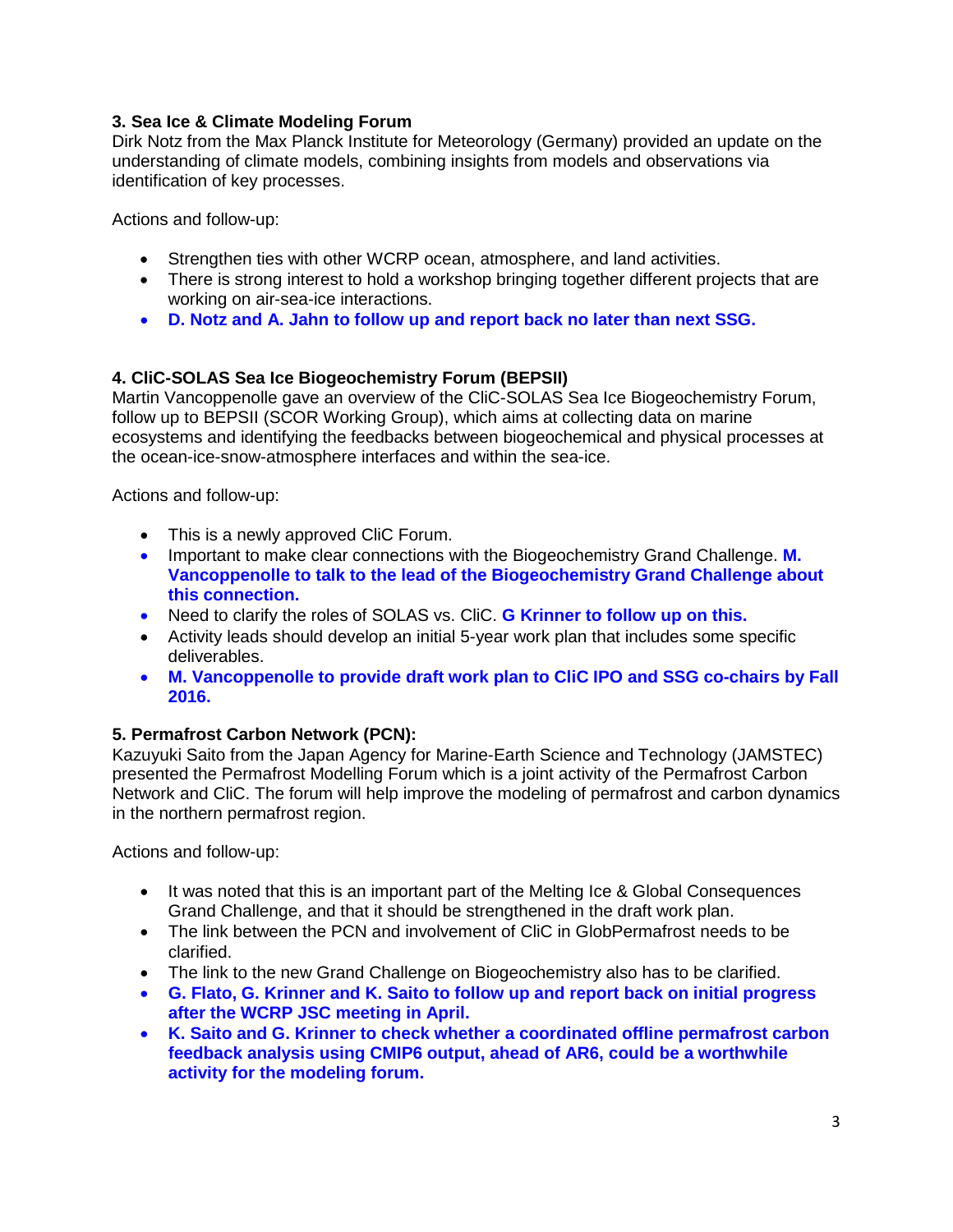## **6. Submarine Permafrost Mapping Action Group (SuPerMaG)**

Joining remotely, Paul Overduin from AWI presented an update on SuPerMAG and mentioned that parametrization over long-time frames and lack of validation data were current challenges for this group.

Actions and follow-up:

• **P. Overduin to evaluate potential for involvement of a larger community and to report back no later than next SSG.**

### **7. CliC/AMAP/IASC Arctic Freshwater Synthesis**

An update on the Arctic Freshwater Synthesis was presented by Arvid Bring (University of Stockholm, Sweden).

Actions and follow-up:

- Cite results, as appropriate, in the Melting Ice Grand Challenge report and the Permafrost Carbon Network activities.
- Explore potential of strengthening links between hydrology and permafrost carbon feedbacks with the PCN.
- Consider finding researchers in the CliC network who are interested in working on crossplatform/cross-area research.
- **G. Flato and G. Krinner to follow up with GEWEX community, particularly the CCRN investigators in Canada, and report back no later than next SSG.**

#### **8. SCAR/IASC/CliC Ice Sheet Mass Balance and Sea Level (ISMASS***)*

Xavier Fettweis from University of Liege (Belgium) presented details on ISMASS and showcased recent work on constraining uncertainty in the Greenland Ice Sheet surface mass balance model output and in situ validation.

Actions and follow-up:

- Explore potential links to Polar CORDEX.
- There was encouragement for CliC to participate in a Sea Level conference, July 2017, in New York, and link this generally to the WCRP Sea Level Grand Challenge.
- **X. Fettweis and A. Rinke to discuss potential CORDEX link; A. Payne and D. Holland to ensure suitable CliC engagement in sea-level conference. All to report back no later than next SSG.**

### **9. Greenland Ice Sheet-Ocean interactions (GRISO)**

Updates on GRISO/GrIOOS were presented by Gordon Hamilton from University of Maine, USA. An International Symposium on Interactions of Ice Sheets and Glaciers with the Ocean is planned to be held in La Jolla, California, U.S.A., in July 2016.

- GRISO is encouraged to link more closely to ISMASS, the Arctic Freshwater Synthesis, and the SWIPA process.
- **CliC IPO to send e-mail to leadership of these activities encouraging connections,**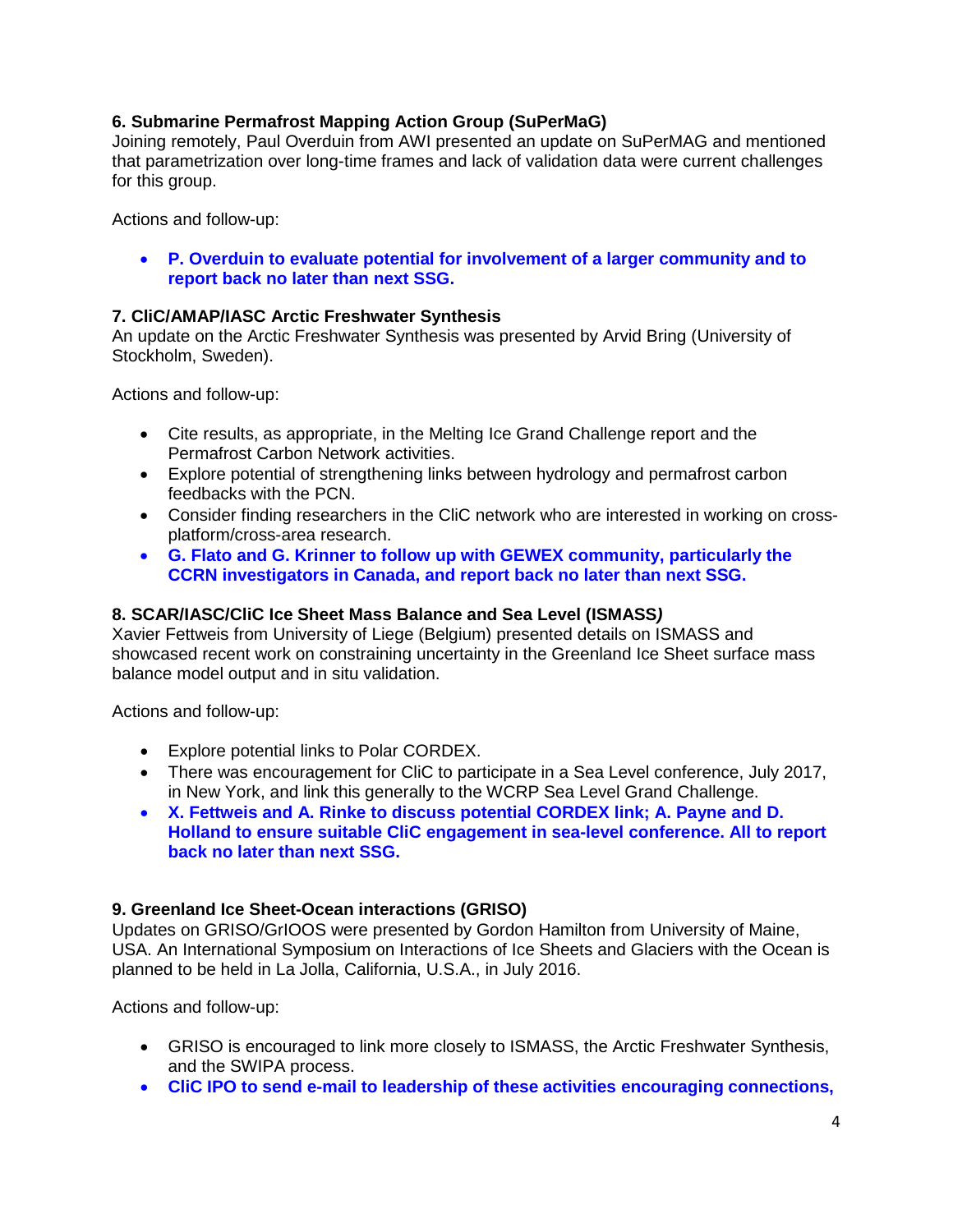## **and report back to SSG at a suitable leadership teleconference not later than June, 2016.**

## **10. Linkages between Arctic Climate Change and Mid-latitude Weather Extremes**

The linkages activity updates were presented by James Overland (NOAA, USA). He stressed an urgent need for both case studies and models with concentration on improving probabilistic forecasts by increasing Arctic observations and improving Arctic-specific pysics in the models.

Actions and follow-up:

- There is a need for clarification/strengthening of connections with the WCRP SPARC project.
- This activity should also connect with the GC on Climate Extremes.
- **J. Overland and E. Hanna to continue communication with SPARC and CLIVAR colleagues to ensure suitable connections are made. They are to report back at a suitable leadership teleconference prior to the next CliC SSG meeting.**

### **11. CLIVAR/CliC/SCAR Southern Ocean Region Panel (SORP)**

Kenichi Matsuoka from the Norwegian Polar Institute, gave an overview of SORP and related links with CLIVAR/CliC activities. Panel priorities include: the Year of Polar Prediction (YOPP) planning, interaction with the Southern Ocean Observing System (SOOS), input to a SCAR-OSC sessions, and links with the WCRP MIPs.

Actions and follow-up:

- Try to clarify CliC involvement at biannual teleconference planned for March 2016.
- Southern Ocean MIP (SOMIP) should be linked under the WCRP Ocean MIP.
- **CliC IPO to follow up with SORP leadership and report back no later than next SSG.**

### **12. Polar CORDEX**

The project was presented by Annette Rinke from the Alfred Wegener Institute in Germany. She provided updates on simulations from 1979-2014 that have been carried out, and explained that CMIP5-GSM-driven simulations are projected for 2006-2100 time period.

- There are potential connections with SIMIP, Sea Ice Climate Forum, and ASIWG to learn from each others
- There is a possible role of Arctic CORDEX Regional Climate Models (RCMs) in the Regional Sea Level Rise and Coastal Impacts GC and ISMIP ice sheet models.
- Explore links with the Arctic Freshwater Synthesis and the GC on Climate Extremes.
- If there is still opportunity a link should be made to the Arctic Council AACA circum-Arctic report.
- Polar CORDEX would like to continue being closely linked with the CliC project and not spun out on its own.
- Antarctic CORDEX should be reactivated and a link to users should be made.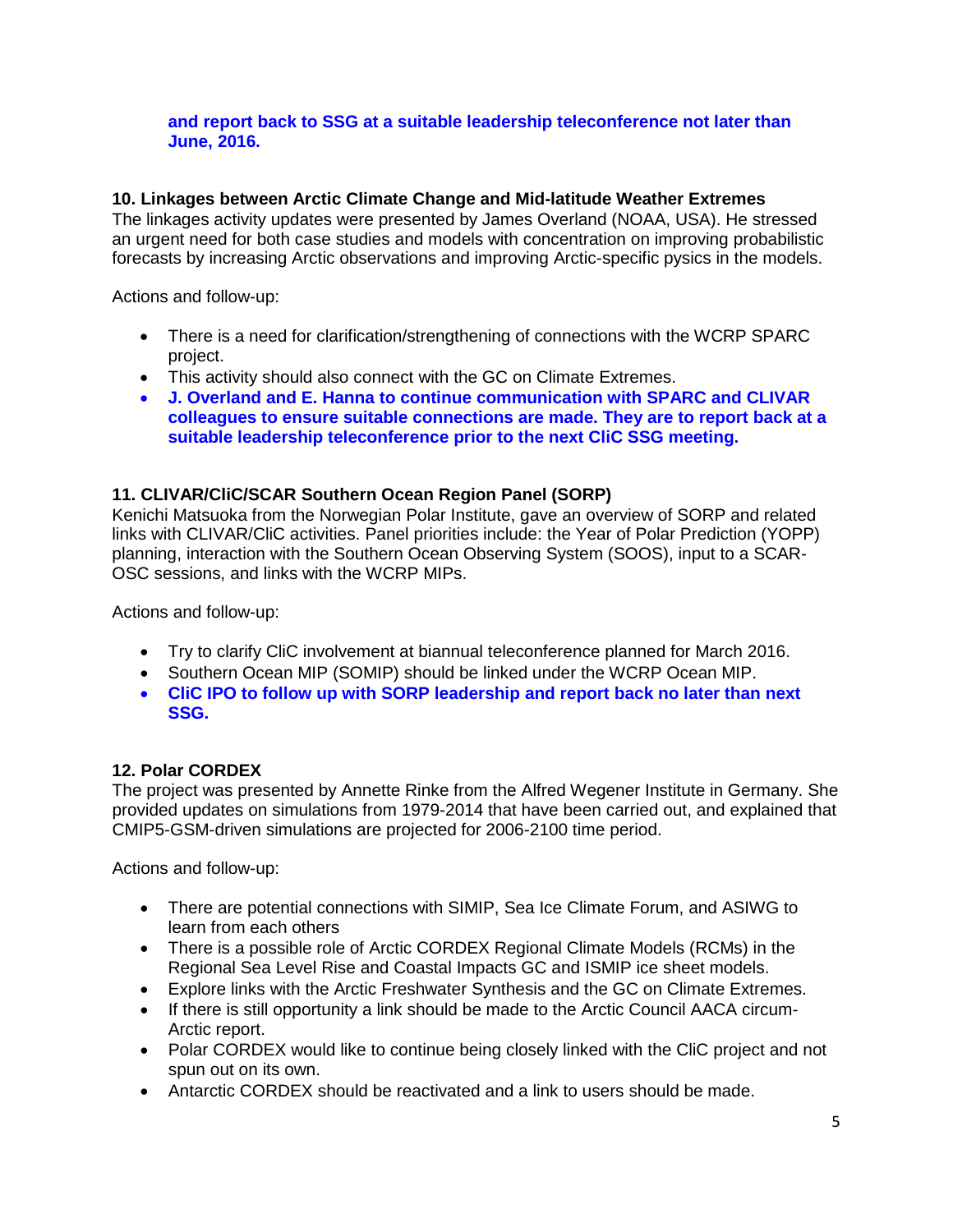• **G. Krinner and G. Flato to work with A. Rinke to compose an email to be sent to potential Antarctic participants to encourage activity and explore how CliC might help re-energize this community; to report back to SSG by June, 2016. A. Rinke to continue communication and outreach regarding Arctic CORDEX and report back at next SSG.**

### **13. CliC Contribution to the Year of Polar Prediction (YOPP)**

A summary of the YOPP implementation plan was provided by CliC co-chair Gerhard Krinner and included specific suggestions on how CliC could contribute from mid-2017 to mid-2019.

Actions and follow-up:

- Future CliC contribution to YOPP was encouraged to focus within existing CliC activities
- It was suggested that no specific new activity should be started in this context.
- CliC timescales relating to YOPP might be different as WWRP projects are not planned through the same period as the WCRP projects.
- **CliC IPO to continue engagement with YOPP and report back as appropriate. CliC Fellows to produce an action plan for CliC's contribution to YOPP and to report to CliC IPO.**

### **14. Polar Climate Predictability Initiative (PCPI)**

Updates on PCPI were presented by Marilyn Raphael, who noted the main aims of the initiative are to to advance understanding of the sources of polar climate predictability on timescales ranging from seasonal to multi-decadal.

- It was suggested to strengthen links to WWRP Polar Prediction Project (PPP), ASPeCt, SPARC, SORP, and the Sea Ice Prediction Network (SIPN).
- **As a key participant in many of these groups, M. Raphael is to continue communication and outreach and report back at next SSG.**

### **15. Arctic Sea Ice Working Group (ASIWG)**

Don Perovich from Cold Regions Research and Engineering Laboratory in the USA remotely presented an update on the CliC Arctic Sea Ice Working Group. The group is continuing its efforts in integrating observations, establishing observing protocols, and fostering modeling efforts.

Actions and follow-up:

- It was recommended that the ASIWG lead begins putting together a list of 5 people to start scoping a review/synthesis paper on sea-ice thickness observations in both Arctic and Antarctic.
- **G. Flato to follow up with D. Perovich and report back to SSG before June, 2016**

#### **16. Association of the Polar Career Scientists (APECS)**

Ekaterina Uryupova provided an update on APECS links and opportunities with CliC and the wider WCRP community.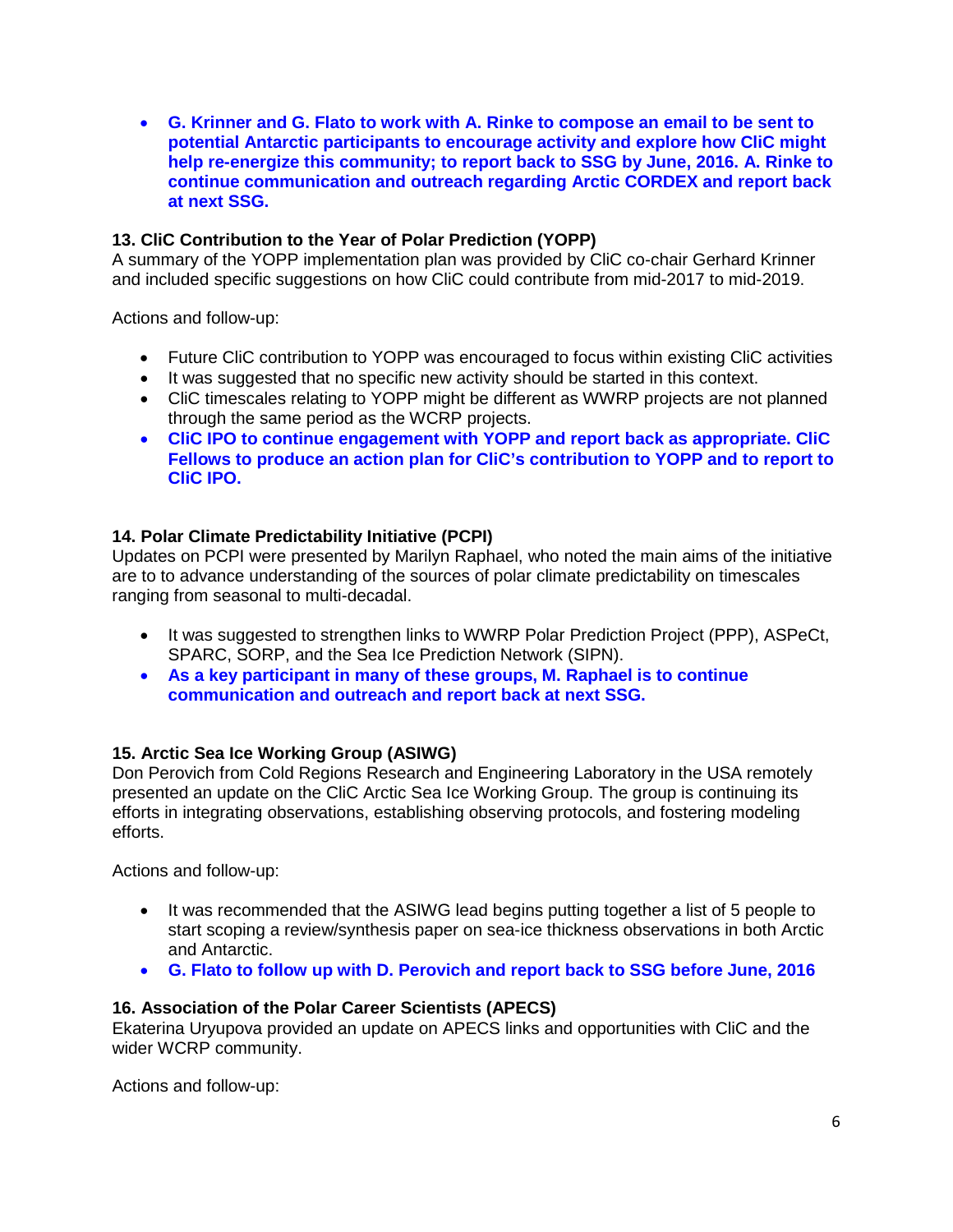- The CliC community is encouraged to meet with relevant APECS members at upcoming meetings/workshops e.g. Arctic Science Summit Week 2016 (Fairbanks, Alaska), SCAR Open Science Conference 2016 (Kuala Lumpur, Malaysia), Young Researchers Workshop at the International Permafrost Conference 2016 (Potsdam, Germany), etc.
- Reminder of potential collaboration during International Polar Weeks (March & September 2016).
- CliC partners are encouraged to participate in the Arctic Snapshots webinars series/other webinars.
- **Action to all, with CliC IPO to follow up and report back no later than next SSG.**

## **Additional end of Day 1 discussion items:**

- It was suggested that CliC workshops should be grouped and organized by themes.
- There is still a need to clarify how permafrost Carbon feedbacks link in the Biogeochemistry Grand Challenge.

## **Day 2, Feb 3rd**

The second day of the CliC SSG was dedicated to discussions on Model Intercomparison Projects (MIPs), Grand Challenges, linkages between CliC and the other WCRP projects (SPARC, GEWEX, CLIVAR), SWIPA update, and future conferences.

## **1. MIP/CMIP Updates**

The following presentation were made covering updates from 2015 and plans for 2016:

- Tony Payne Ice Sheet Model Intercomparison Project 6 (ISMIP6)
- Gerhard Krinner Land Surface, Snow and Soil Moisture Model Intercomparison Project & Earth System Model-Snow MIP) (LS3MIP & ESM-SnowMIP)
- Dirk Notz Diagnostic Sea Ice Model Intercomparison Project (SIMIP)
- David Holland and Xylar Asay-Davis Marine Ice Sheet-Ocean Model Intercomparison Project (MISOMIP) (remotely)
- Ben Marzeion GlacierMIP

- The group highlighted that a lot of progress has been made and that CliC/WCRP is well positioned for when CMIP6 is rolled out.
- The wider team should emphasize that CMIP6 is one of the most impactful stories of WCRP and should be publicized as such.
- There is however a general funding concern related to many of the CMIP6 activities and one possible solution mentioned includes the Belmont Forum.
- Convincing the donor countries of the importance of these modelling activities should be an easy marketing activity although it was emphasized that the main role of CliC is mainly to make CMIP6 modelling activities happen and not necessarily to directly tell the countries to increase their national programmes.
- Data observation networks were noted as an important component of CMIP as well.
- CliC should encourage a Permafrost-MIP in conjunction with the GC, PCN, and the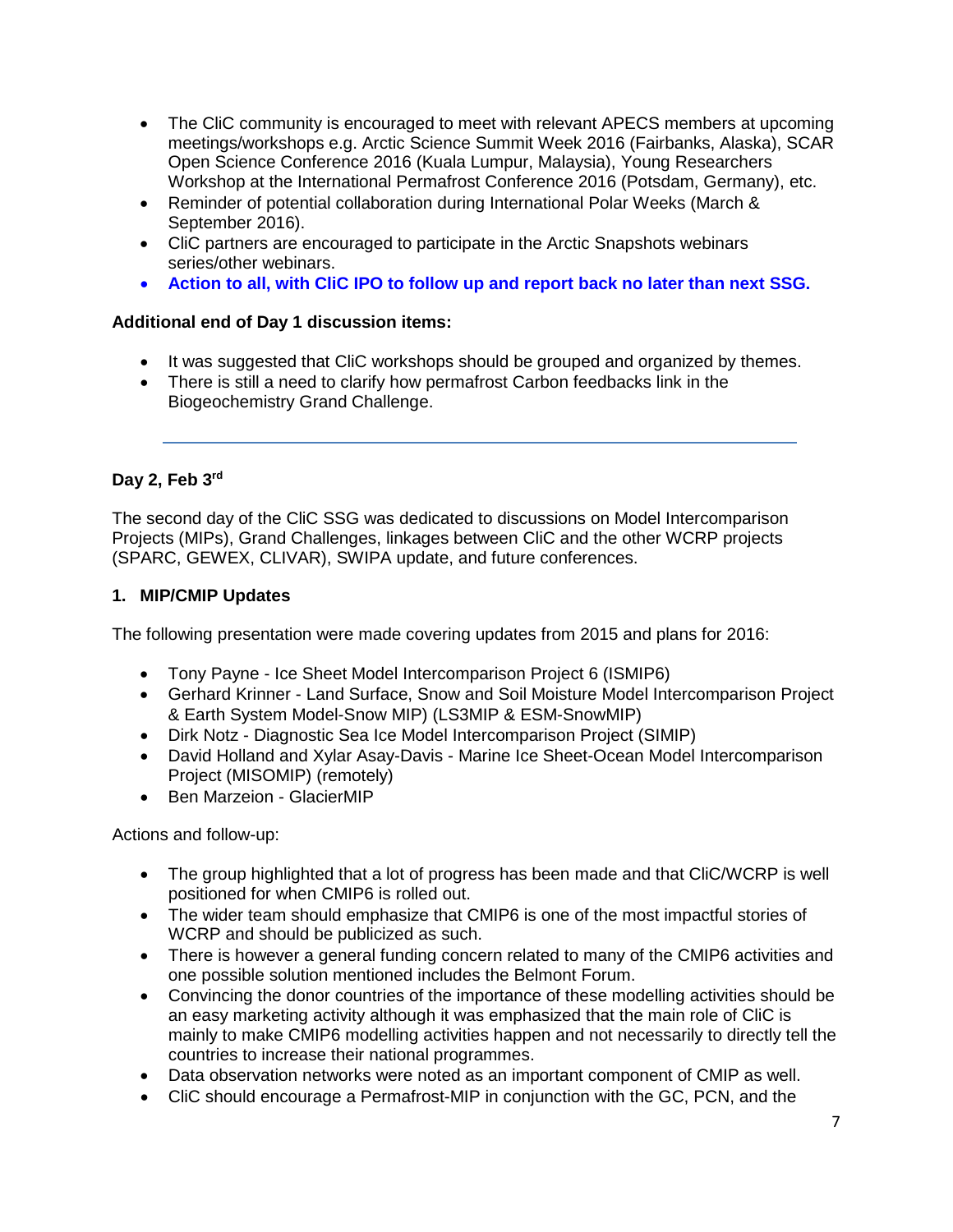Permafrost Climate & Modeling Forum.

- After CMIP6, there could be a dedicated plan linked to the permafrost Carbon feedback within CliC or the Melting Ice & Global Consequences / Biogeochemistry Grand Challenges.
- **G. Flato, G. Krinner and L. Hislop to discuss communication plan and materials to highlight CliC role and to help WCRP convey message of importance/relevance of its activities to IPCC and the climate impact and user communities. Progress to be reported regularly at leadership teleconferences.**

#### **2. Grand Challenges**

Melting Ice and Global Consequences GC:

Greg Flato, CliC co-chair provided an update on the strategy and progress of the GC.

The current goals are to have community-led papers summarizing recent GC results. Current activities are aimed directly at filling gaps identified in the IPCC Lessons Learnt workshop from 2015, and to provide clearly traceable WCRP-led contributions to moving science forward in areas of clear societal relevance.

Mike Sparrow, WCRP Joint Planning Staff, highlighted linkages between CliC and other Grand Challenges, particularly Sea Level and Biogeochemistry.

The emphasis of the related GC's includes regional sea-level change and coastal impacts (an integrated approach to paleo time scale sea level estimates, quantifying the contribution of land ice to near-future sea level rise, causes of contemporary regional sea level variability and change, predictibility of regional sea level, and sea level science for coastal zone management.

- **Melting Ice and Global Consequences GC:** A timeline for this Grand Challenge should be put together including expected results after each year. There is also a need for a more concrete forward looking plan.
- **Regional Sea Level Rise and Coastal impacts GC:** A good connection with CliC already exists and should be continued and expanded where possible.
- **Water Availability and Climate Extremes GC**: This is certainly relevant to CliC but currently there is no direct connection.
- **Clouds, Circulation, and Climate Sensitivity GC:** There are currently only limited connections with CliC's subgroups, but there seems to be potential for more linkages.
- **G. Flato to revise Melting Ice – Global Consequences GC document and circulate for comment prior to JSC meeting. Further revisions as necessary after JSC meeting, with updated document to be made visible on CliC and WCRP websites within a month after the JSC meeting.**
- **G. Flato, G. Krinner and L. Hislop to pursue opportunities to strengthen connections to other GCs as they arise and report back to leadership teleconferences throughout the year.**
- **G. Flato to lead preparation of a short article outlining the Melting Ice – Global Consequences GC to communicate more broadly the aims and objectives. This to be written and submitted prior to the next SSG meeting.**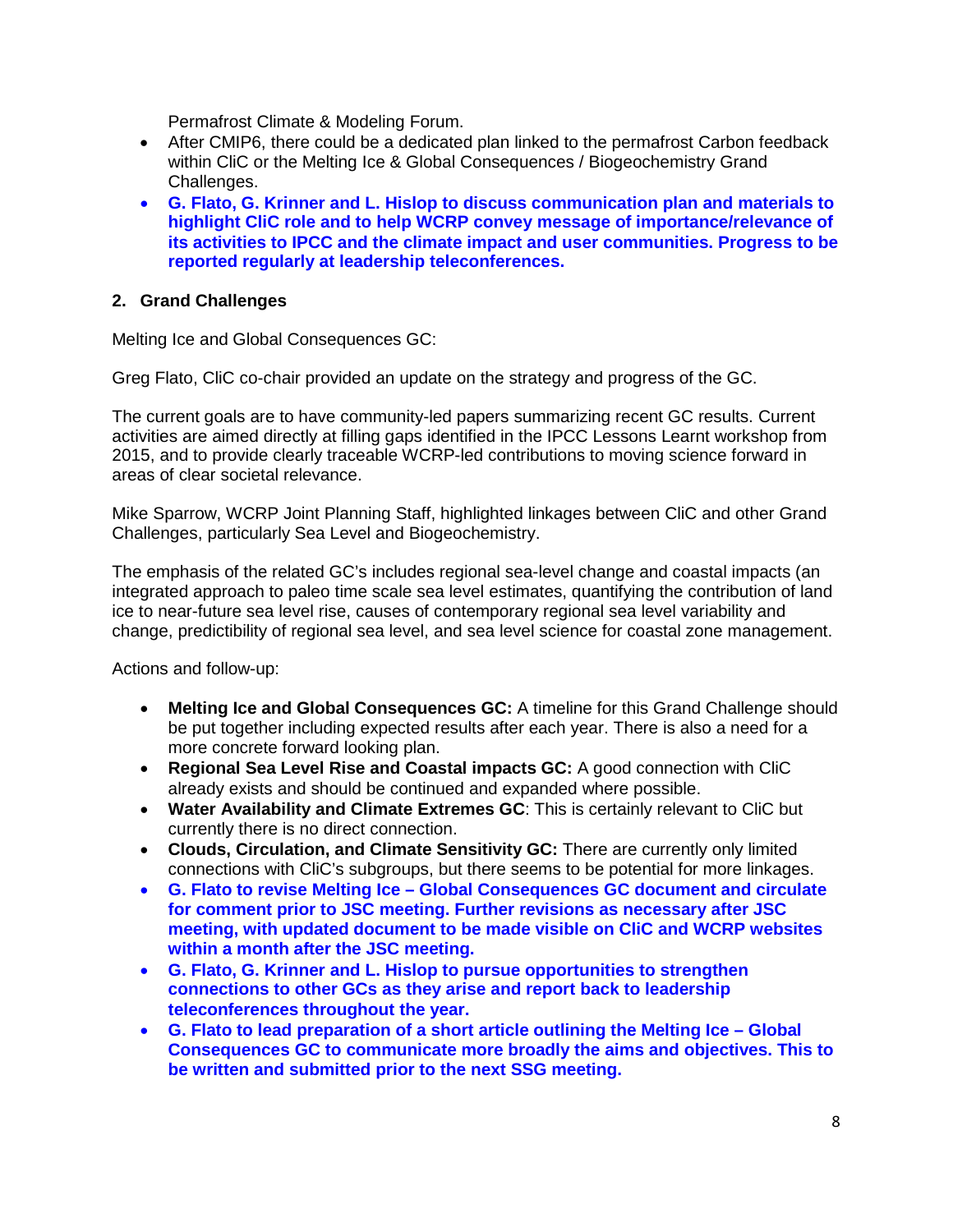Two new GCs were also highlighted and may have future ties with CliC:

- Near term climate prediction
- Biogeochemistry

#### General discussion points:

The place of the Permafrost Carbon Network within the Melting Ice or Biogeochemistry GC still needs to be clarified – it was recommended that it should potentially belong to both.

### **This is covered by earlier action items.**

### **3. Linkages between CliC and the other WCRP projects (CLIVAR, GEWEX, SPARC)**

The following presentation were made covering WCRP activities from 2015, plans for 2016 and potential opportunities to link more closely with CliC.

- Neil Harris SPARC & CliC
- Peter van Oevelen GEWEX & CliC
- Mike Sparrow CLIVAR & CliC

- It was encouraged that communication amongst WCRP chairs and directors should happen on a more regular basis.
- SPARC is interested in the CliC-SOLAS Sea Ice Biogeochemistry Forum
- SPARC noted that WCRP's lead is sought by all 4 core projects in terms of capacity development – there should be a point of contact on capacity development at WCRP and core projects.
- The connections between CliC and GEWEX exist informally and it was emphasized that there is no need to formalize this any more.
- GEWEX suggested to have a shared article in the projects various newsletters, to share the lead on potential new activities of common interest and to establish mutual desired outcomes (not just for each individual project).
- GEWEX is interested in working together with CliC on a  $3<sup>rd</sup>$  pole environment project
- GEWEX and CliC Co-chairs should consider any relevant connections at the IPO level and project level e.g. MOUNTERRAIN. Ideally there should be a common list of activities in the Himalayas inventory (together with GEWEX).
- **G. Flato and G. Krinner to continue pushing for more regular cross-WCRP communication, particularly following up with D. Carlson and G. Brasseur at the upcoming JSC meeting.**
- **G. Flato and G. Krinner to ask S. Kang, D. Trombotto and B. Marzeion to develop a one or two page outline of potential enhanced activities that could be pursued relative to the 3rd pole environment, and then organize a teleconference with suitable GEWEX colleagues (to be identified by P. van Oevelen). Initial progress to be reported during the year, with more tangible proposal for activities available at the next SSG meeting.**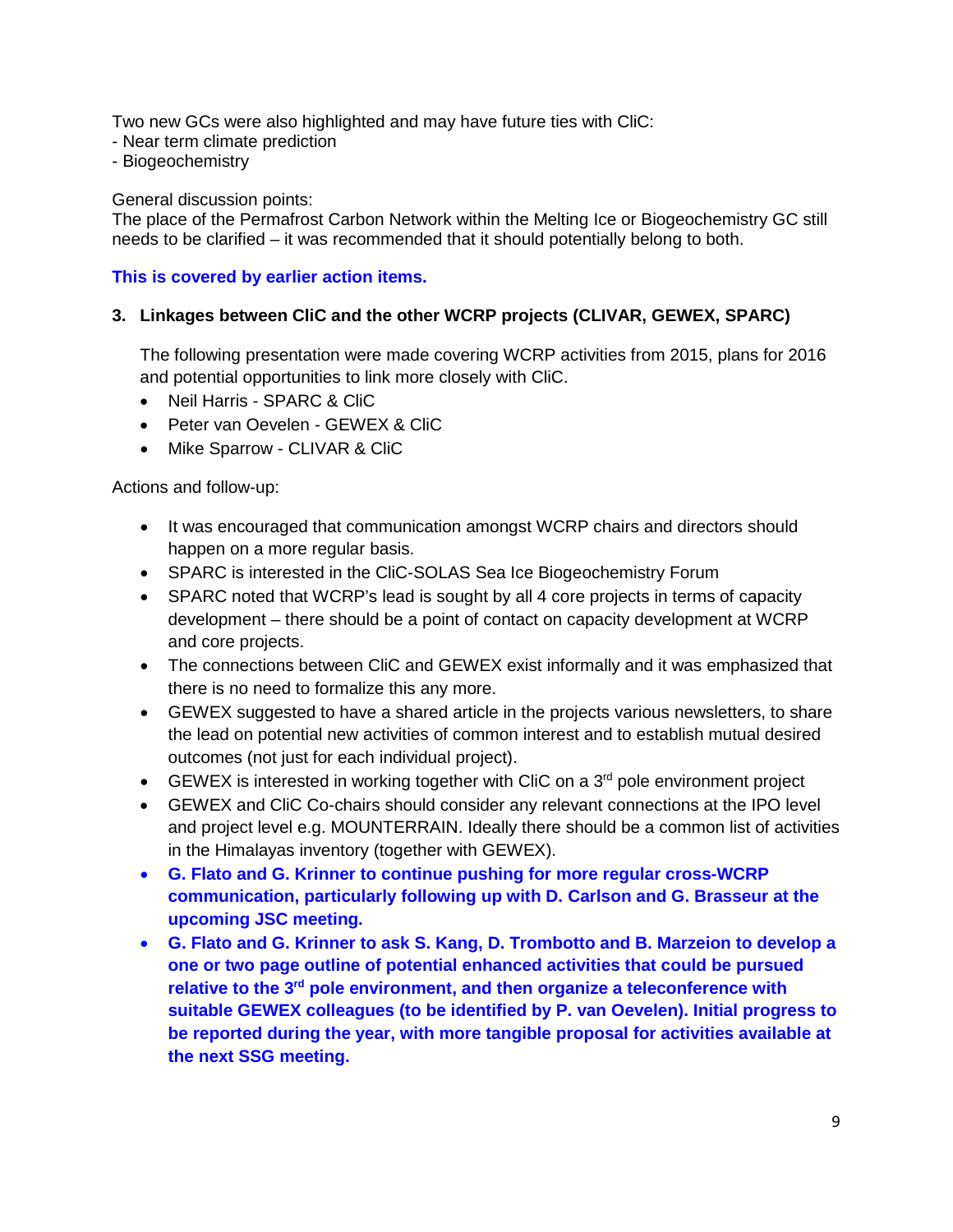Additional discussion items:

- There is a need to clarify the role of CliC in permafrost activities and link to GEWEX and a more general decision whether CliC should include activity in the hydrology cycle, and not only Carbon related issues.
- It is important to ensure that the Mid-latitude-extremes activity does not duplicate with SPARC. There is potential for collaboration however.
- CliC has technical activities related to observations, protocols for recording, etc. on sea ice – however, it was mentioned that the Global Cryosphere Watch may be the home for these activities? Maybe those activities are not directly relevant to CliC?
- Should CliC be thinking about gaps in the linkages between cryosphere and climate forcers? AMAP WG on black Carbon and methane is already looking at those issues but should CliC be involved?
- The visibility of WCRP should be raised in general and branded closely with CliC activities.
- Antarctic CORDEX should be re-engaged and the links to users should be made.
- There is a general need for an improved marketing/outreach packages for CliC, in print and on the internet / social media. Suggestions were also made for different outputs for different audiences.
- A paper on the Melting Ice GC should be compiled with the input of the wider CliC community.
- IMBIE: CliC should follow up on the invitation to partner in this initiative ISMASS and IMBIE could then be linked (**Tony Payne, Gerhard Krinner, and Andrew Shepherd are encouraged to get in touch**).
- A connection to the global development, adaptation and vulnerability communities could be made to inform them about our activities, science and relevance for development.
- Shichang Kang and Ben Marzeion were charged to put together a few bullet points on the data gaps in the Himalaya region relevant to glacier mass balance.
- Review papers are encouraged to be produced ahead of IPCC AR 6, focusing on river lake ice, ISMASS, and Sea Ice thickness.
- A link to GEWEX should be made on permafrost, high latitudes, and  $3<sup>rd</sup>$  pole related activities.
- CliC should try and link with the AMAP WG on black carbon and methane to see if there are gaps that CliC could fill.
- **The CliC IPO should generally work on fundraising and look for opportunities to partner in projects.**
- There is a need to follow up on a potential workshop focusing on South-American glaciers. **CliC IPO to follow up with SSG member Sebastian Mernild.**
- There is a continuous need to find ways of funding publications that would feed into the IPCC AR6 process.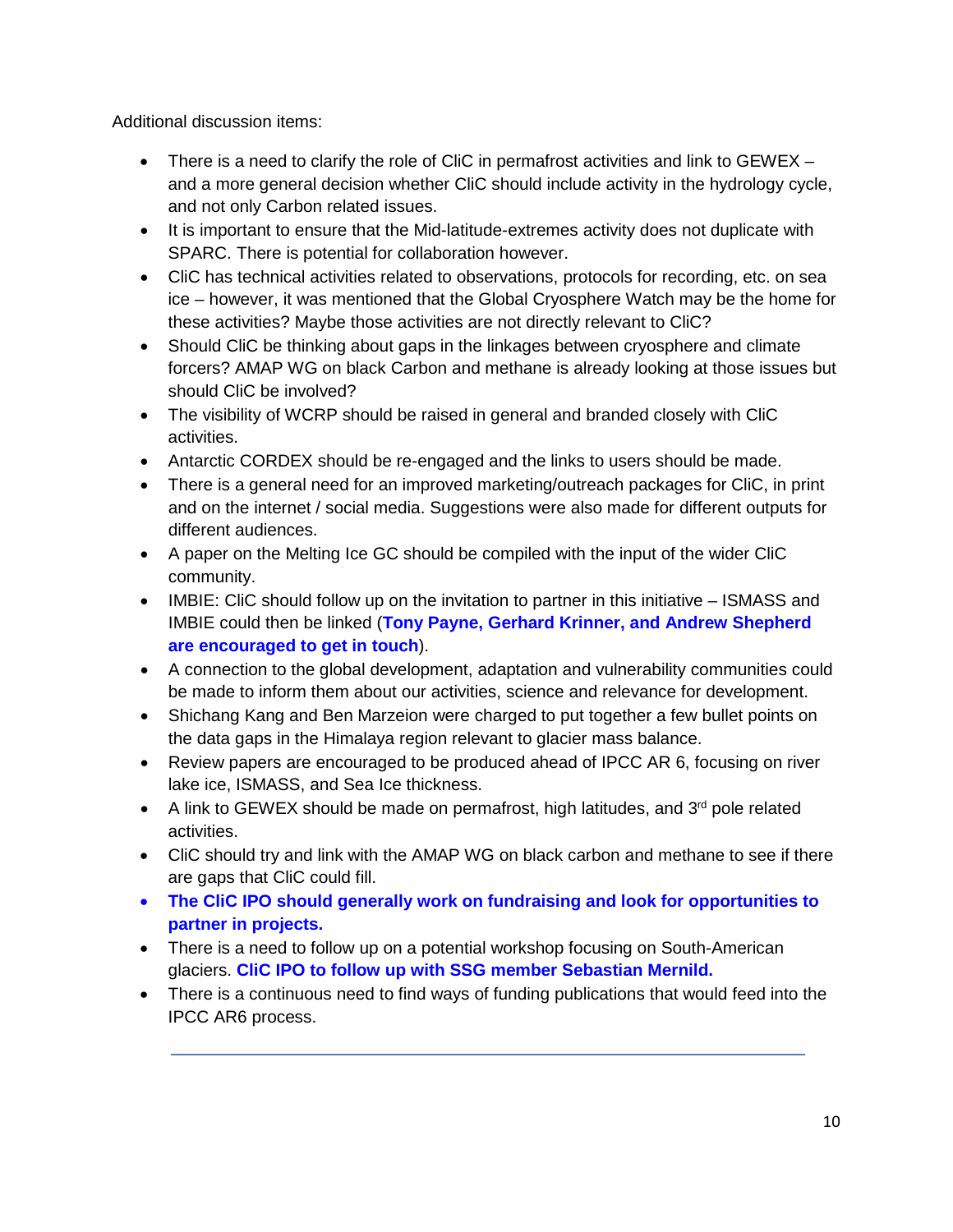# **Day 3, Feb 4th**

# **1. Closed Session – CliC SSG, IPO, and WCRP JPS Only**

Greg Flato and Gerhard Krinner, CliC Co-chairs, provided a general update on the SSG, membership, expectations and opportunities for 2016.

Decisions and follow up actions include:

- The 2016 budget was approved with small modifications to the draft.
- James Renwick, WCRP Joint Scientific Committee-CliC Liaison, was appointed CliC Cochair to replace Greg Flato starting in January 2017, for three years.
- In order to reduce the size of the CliC SSG because of economic constraints, SSG member Dorthe Dahl-Jensen will not be replaced at the end of her term in December 2016.
- The CliC-SOLAS- Sea Ice Biogeochemistry Forum was approved:
	- -- deliverables should be clearly identified
	- -- the role of SOLAS within this activity still needs to be clarified
	- -- the primary affiliation is for one year

-- a letter of confirmation from the co-chairs should say that it was approved but the exact outcome should be discussed and the role of SOLAS should be clarified. **Gerhard Krinner to follow-up with SOLAS in February and address this issue.**

- SSG members will be tasked to occasionally lead thematically relevant leadership calls. **CliC IPO to schedule the next Leadership calls and assign responsibilities.**
- Marketing materials explaining what CliC and WCRP are/do should be produced and made available for CliC leadership to present and use at conferences and other public forums.
- SSG members were encouraged to 'promote' CliC in their presentations at meetings, focusing on impact activities and links to IPCC and related processes.
- The WCRP logo should be profiled on all CliC products.
- When CliC activities are approved should also have an indicated end date this could be a topic of discussion during a leadership calls - **IPO and Co-chairs should produce a one-page document on the lifetime of the TAs before the next call.**
- General support to ECRs was reiterated as a priority
- **The Co-chairs and IPO should have a final look at the CliC implementation plan 2015-2020, approve it, and post it online, as well as the updated GC strategies.**
- **A targeted proposal to get more CliC/APECS funding should be produced by the IPO.**
- The GMD papers on ESM-SnowMIP, SIMIP, ISMIP and the Southern Ocean Satellite Requirements paper publication costs will be covered directly by WCRP. **CliC IPO to follow up with WCRP by April 2016.**
- The next SSG meeting is tentatively scheduled to be in Wellington, NZ, in conjunction with the Cryosphere in a Changing Climate Conference. SSG members and project leads should try to secure funding for their travels from host institutions: CliC IPO and co-chairs will encourage SSG members to submit abstracts in order to get their travels funded independent of CliC.
- In general, terrestrial activities should be encouraged more within the CliC network.
- SSG members in Latin America should look for an opportunity for CliC to engage in glacier and/or permafrost related research under the CliC umbrella in the region.